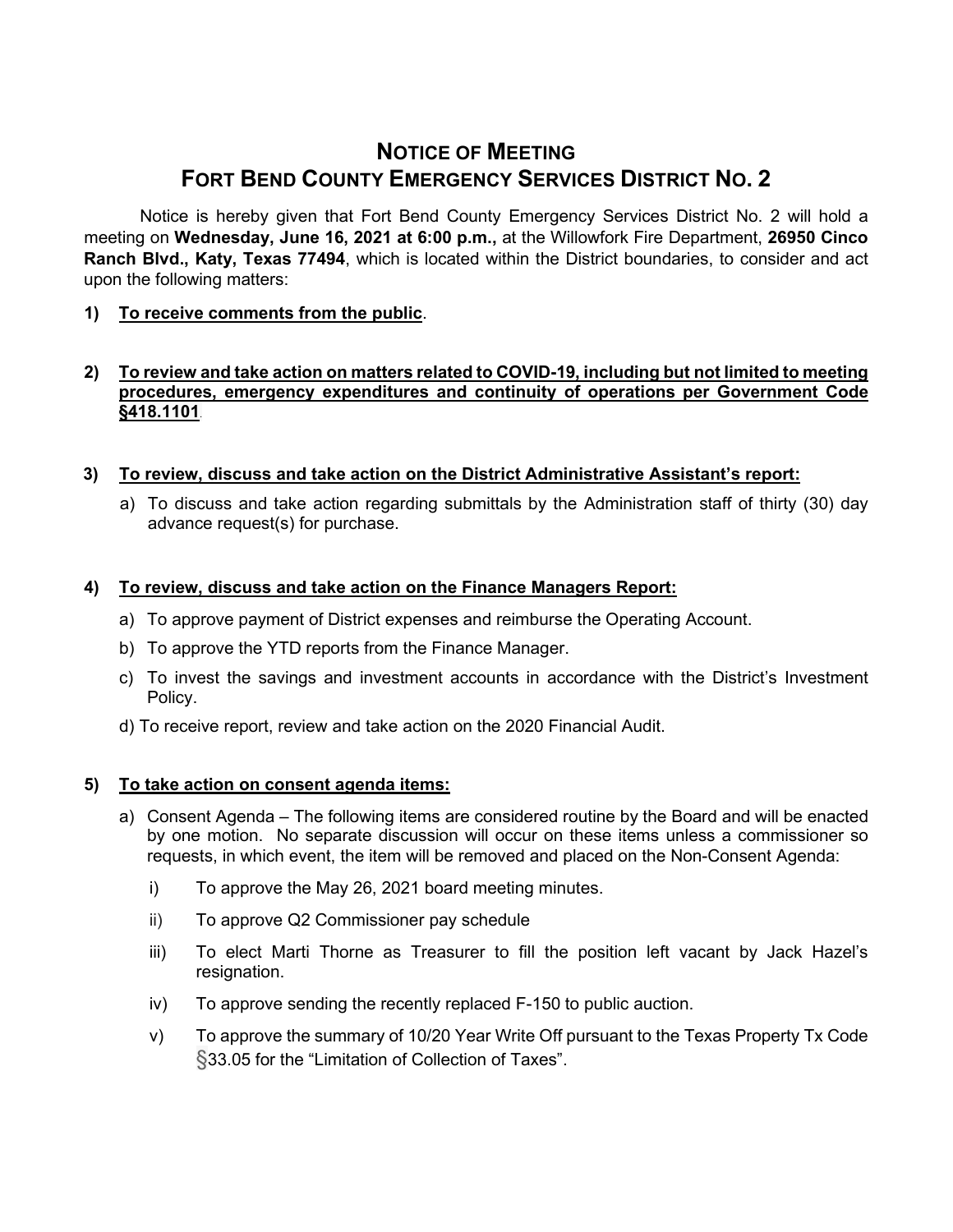Fort Bend County Emergency Services District No. 2 Notice of Regular Board Meeting: June 16, 2021 Page 2

#### **6) To review, discuss and take action on non-consent agenda items:**

a) Items removed from the Consent Agenda.

#### **7) To review, discuss and take action on the Fire Chief's report:**

- a) To review, discuss and take action on approval of expenses related to upcoming firefighting classes, course materials, equipment and related expenditures incurred by the District's service providers for the benefit of the District.
- b) To receive an update on the Cypress Creek Communications Center.
- c) To review, discuss and take action on added costs from Paycor associated with benefits, recruiting, and performance review modules not included in the original contract which include an additional monthly charge of \$564.75 charge and a one time set up of \$1,350.00 from account #51060.
- d) To review, discuss and take action on quote from Martinez Architects in the amount of \$11,250.00 from account #81060 for an architectural and structural feasibility study of Station 1 renovation concepts.
- e) To review, discuss and take action on replacement of the current Tanker with a Combination Pumper/Tanker from account #81050.
- f) To review, discuss and take action for the replacement of expiring bunker gear out of account #59040
- g) To review, discuss and take action on giving the 30-day notice of termination to Waukesha Pearce and enter into contract with Loftin for station generator maintenance and repairs.
- h) To review, discuss and take action on submittals by the Department of thirty (30) day advance request(s) for purchase.

#### **8) To review, discuss and take action on Commissioner matters:**

- a) To confirm the July 28, 2021 Board meeting date.
- b) To review and take action on 2022 budget and 2021 tax rate adoption planning, including review of Truth in Taxation procedures and designation of officials to calculate tax rates, publish notices, and provide tax rate information to the Board.
- c) To receive a Legislation Session update.
- d) Receive a report regarding the Strategic Planning Initiative
- e) To review, discuss and take action on the Commissioner Bond.
- f) To set date for 2022 budget meeting.